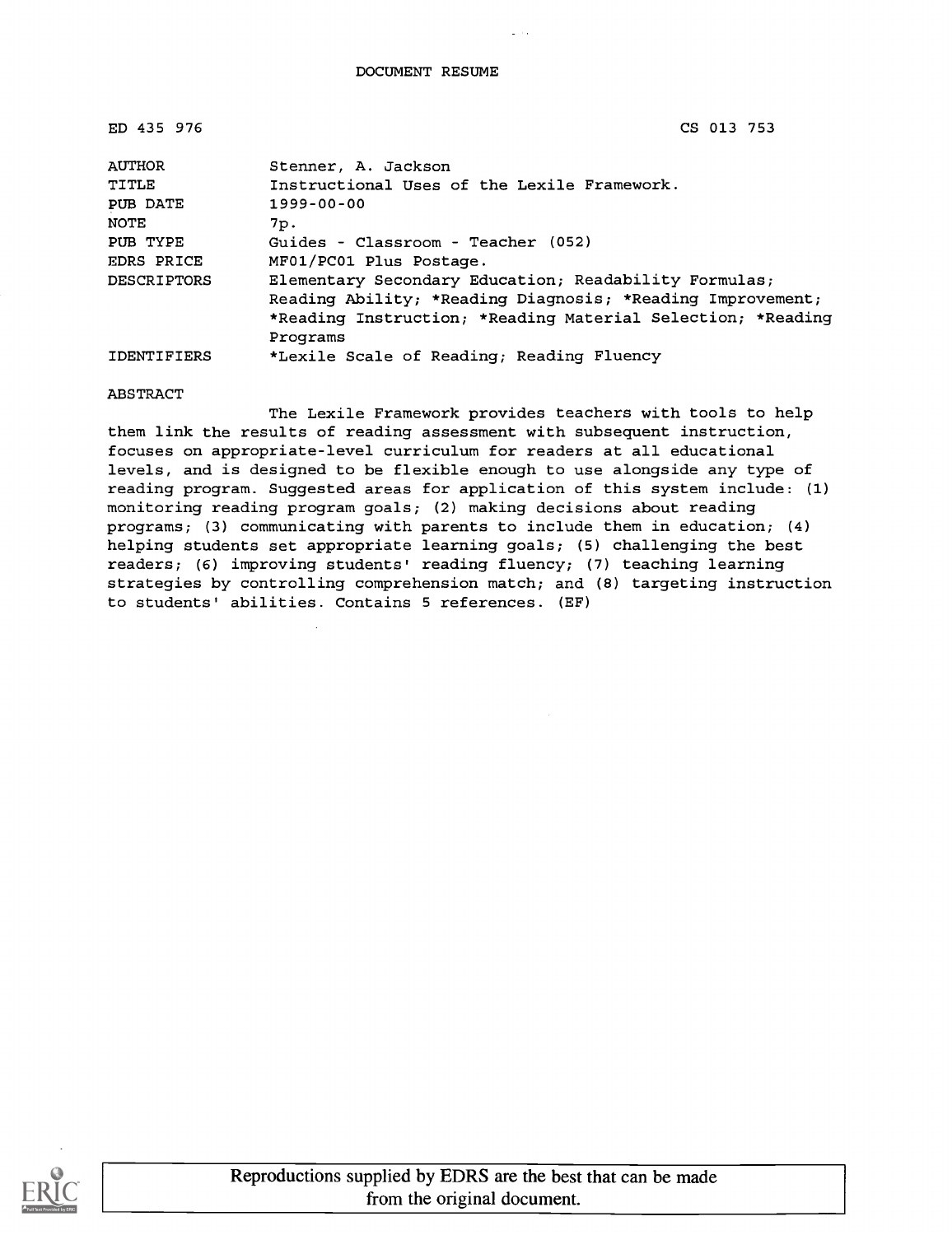U.S. DEPARTMENT OF EDUCATION<br>Office of Educational Research and Improveme Office of Educational Research and Improvement<br>EDUCATIONAL RESOURCES INFORMATION

40's (1990)

CENTER (ERIC)<br>IV This document has been reproduced as<br>received from the person or organization originating it.

Minor changes have been made to improve reproduction quality.

Points of view or opinions stated in this document do not necessarily represent<br>official OERI position or policy.

PERMISSION TO REPRODUCE AND DISSEMINATE THIS MATERIAL HAS BEEN GRANTED BY

Jackson Stenner

TO THE EDUCATIONAL RESOURCES INFORMATION CENTER (ERIC)

## **INSTRUCTIONAL USES OF** THE LEXILE FRAMEWORK

## A. Jackson Stenner MetaMetrics, Inc.

The Lexile Framework provides teachers with tools to help them link the results of assessment with subsequent instruction. The Early Learning Inventory provides a tool for monitoring progress of students at any time during the school year. The Pathfinder Reading Lists and Lexile Map are resources that make the information easy to use. Teachers, parents, and students can use the tools provided by the Lexile Framework to plan instruction. When teachers provide parents and students with lists of titles that match the students' Lexile scores, they can then work together to choose appropriate titles that also match the students' interest and background knowledge. The Lexile Framework does not prescribe a reading program, but is a tool that gives educators more control over the variables involved when they design reading instruction. The Lexile Framework yields multiple opportunities for use in a variety of instructional activities. Suggestions for how educators can use the Lexile Framework are described in the following pages. Uses of the Framework are not limited to these suggestions. After becoming familiar with the Lexile Framework, teachers are likely to think of a variety of additional creative ways to use this tool that match students to books that students find challenging but not frustrating.

#### SUGGESTIONS

 $2<sub>1</sub>$  BEST COPY AVAILABLE

#### Monitor Reading Program Goals

As a student's Lexile measure increases, his reading comprehension ability increases for given literature, and the set of reading materials he can comprehend at 75% accuracy changes. Many school districts are required to write school improvement plans in terms of measurable goals. Schools also write grant applications in which they are required to state how they will monitor progress of the intervention funded by the grant. Schools can use Exile scores of students to measure the results of interventions designed to improve<br>reading skills. Measurable goals can be clearly stated in terms of Lexile measures. reading skills. Measurable goals can be clearly stated in terms of Lexile measures.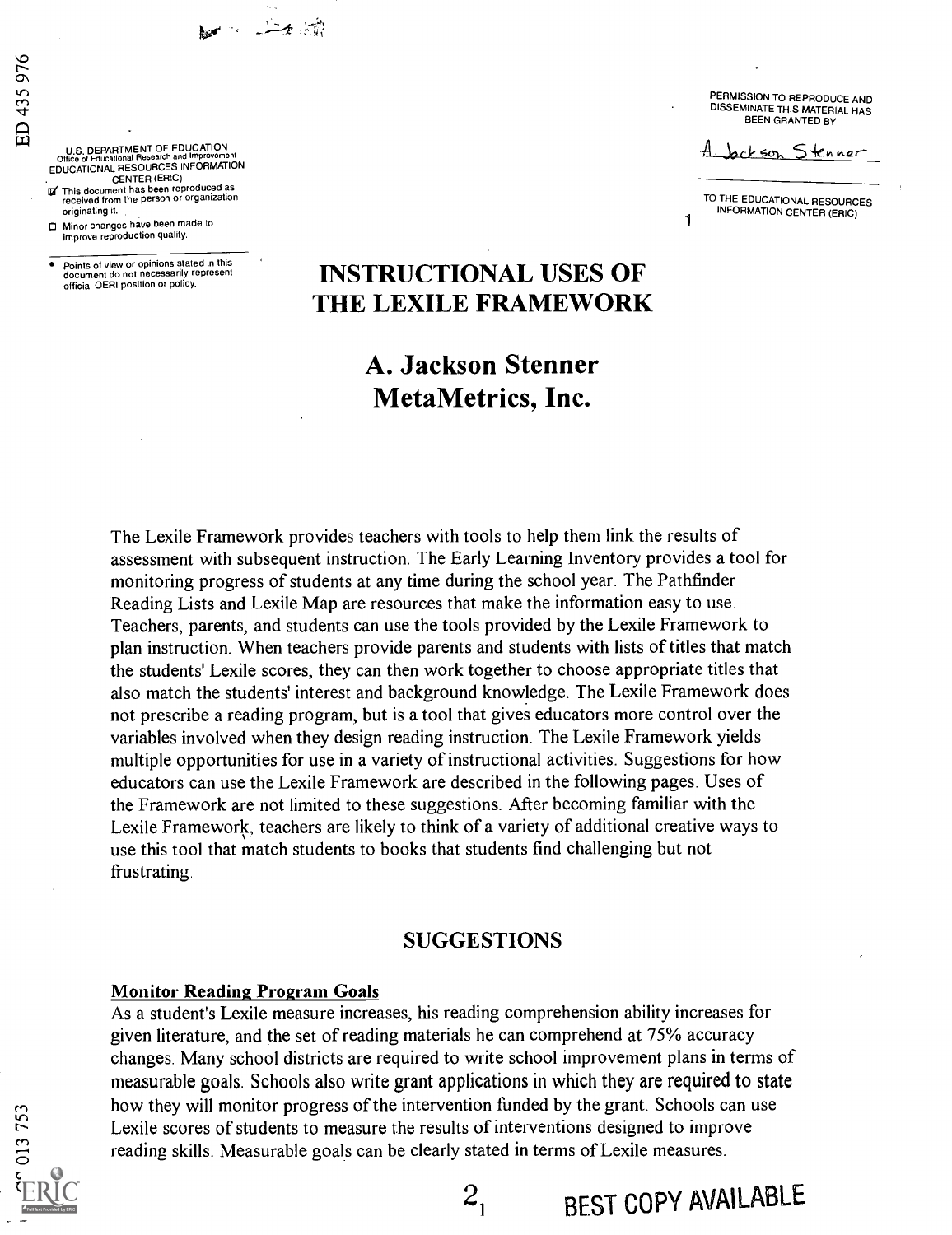Examples of measurable goals and clearly related strategies for reading intervention programs might include:

> Goal: At least half of the students will improve reading comprehension abilities by 250L units after one school year of intervention from an intervention your school has chosen.

Goal: Students ' attitudes about reading will improve after reading 10 books at their 75% comprehension level every quarter.

These examples of goals emphasize the fact that the Lexile Framework is not an intervention, but a tool to help educators plan instruction and measure the success of that instruction.

#### Make Decisions About Reading Programs

The Lexile Framework does not supplant any existing reading programs. Reading programs, such as Reading Recovery, Accelerated Reader, and Hooked on Phonics target specific groups of students. The Lexile Framework can be used with any of these programs as a tool for monitoring progress, making instructional choices, and communicating with parents.

After students exit targeted reading programs like these, tools from the Framework can be used to make decisions about where to place a student and how to help the student make the transition to a different reading program. For example, a common complaint of the Reading Recovery Program is that once students exit the program and are reading on grade-level according to Reading Recovery measures, they subsequently,encounter different instructional approaches in their second grade classroom and may fail to continue making progress (Shanahan & Barr, 1995). One specific problem that has been acknowledged is that following Reading Recovery students are assigned to lower reading levels than were indicated following their discontinuation of services, and thus are given materials which may not challenge them on their instructional level (Glynn, Crooks, Bethune, Ballard, & Smith, 1989). This can lead to obvious problems maintaining the positive effects of the Reading Recovery program. If instead both Reading Recovery teachers and regular classroom teachers were using the same metric to determine appropriate reading materials for students (at least at the close of the Reading Recovery intervention), classroom teachers would be able to more accurately select materials for these students rather than underestimating their abilities. While this only partially alleviates the problem of the mismatch between Reading Recovery and the regular classroom, it is a step in the right direction.

The Framework does not impose pedagogical principles on instruction. The analogy can be made with computer software to illustrate the difference between the Lexile Framework, making pedagogical decisions such as choosing whole language versus

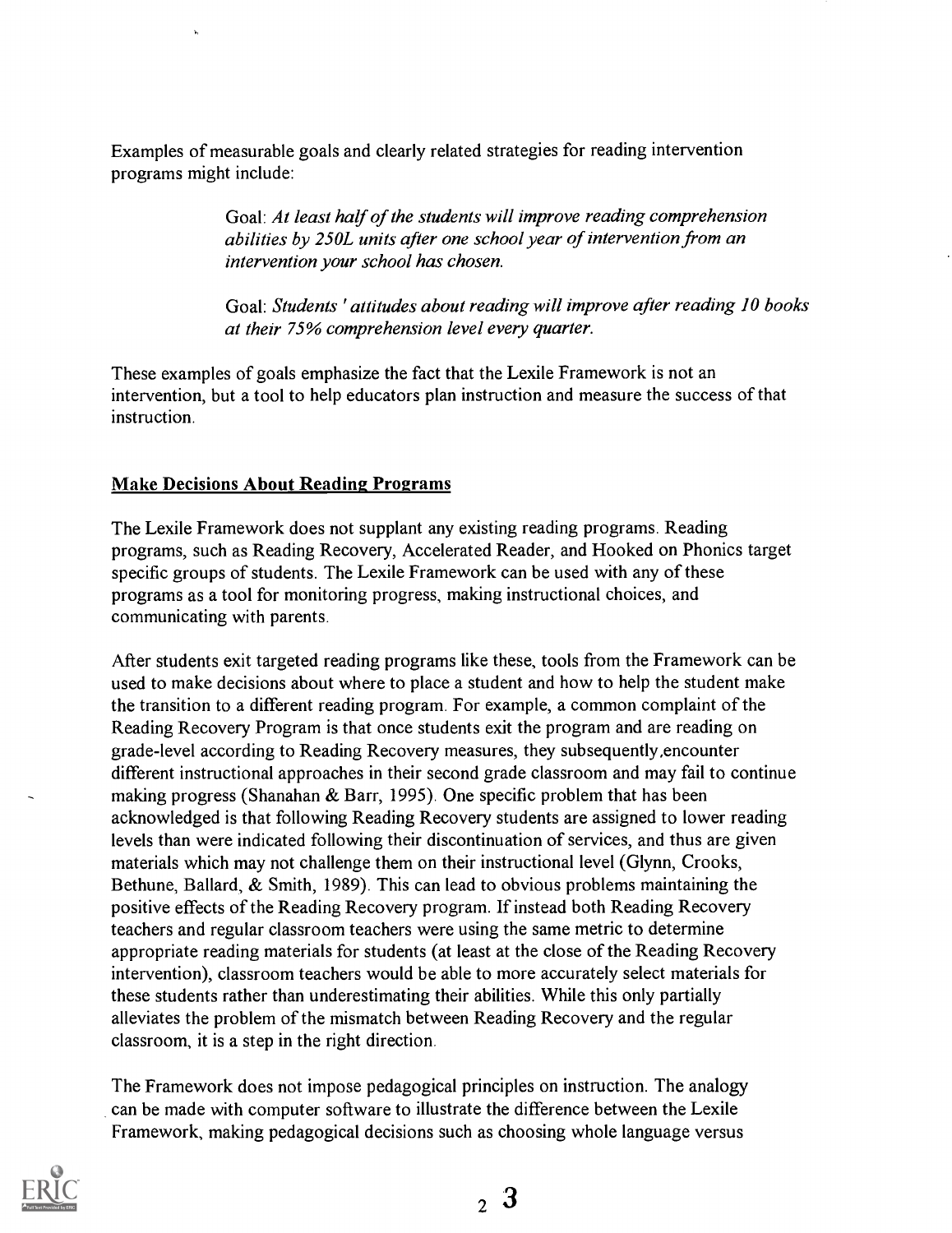phonics for reading instruction, and selecting targeted reading programs. A pedagogical choice, such as the whole language approach, is analogous to a program that may include many different levels, or screens, and activities from which the user can choose. Intervention programs, such as Reading Recovery, are analogous to instructional software targeted to a specific group of students. The Lexile Framework is analogous to tool software, such as a word processor. A word processor can be used to write a document about any topic, limited only by the knowledge and creativity of the user. Good word processors run on a variety of types of computers with different operating systems without affecting the content or formatting of the document. The Lexile Framework was designed to be flexible enough to use alongside any type of reading program, and improve that reading program by making assessment and recommendation of appropriate reading materials easier for teachers, students and parents.

#### Communicate With Parents Meaningfully to Include Them in Education:

Teachers can make statements to parents such as, "Your child will be able to read with at least 75% comprehension these kinds of materials which are at the next grade level..." Or "Your child will need to be able to move 400-500 Lexiles to prepare for college in the next few years. Here is a list of appropriate titles your child can choose from for reading this summer." Summer Reading Lists are provided for teachers to share with parents. The lists have been constructed using age- and Lexile-appropriate books that students are likely to enjoy reading. Teachers will be able to provide parents with an appropriate reading list, regardless of the reading comprehension level of their child. Pads of reading lists, corresponding with ranges of Lexile scores, are provided so that teachers can immediately begin to work with parents to link this assessment to instruction.

#### Help Students Set Appropriate Learning Goals:

Students' Lexile levels can be used to identify reading materials which they can comprehend with 75% accuracy. Students can set goals of improving their reading comprehension, and plan clear strategies for reaching those goals, using literature from the appropriate Lexile levels. Students can be re-tested during the school year to monitor their progress toward their goals.

#### Challenge the Best Readers:

A variety of instructional programs are available for the poorest readers, but few resources are available to help teachers challenge their best readers. The Lexile measurement links reading comprehension levels to reading material for the entire range of reading abilities, and will help you identify age-appropriate reading material to challenge your best readers. Studies have shown that students who succeed in school without being challenged, often develop poor work habits and unrealistic expectations of effortless success as adults. Therefore, even though these problems are not likely to show until after school age, providing appropriate-level curriculum to the best students may be as important as it is with the poorest reading students.



4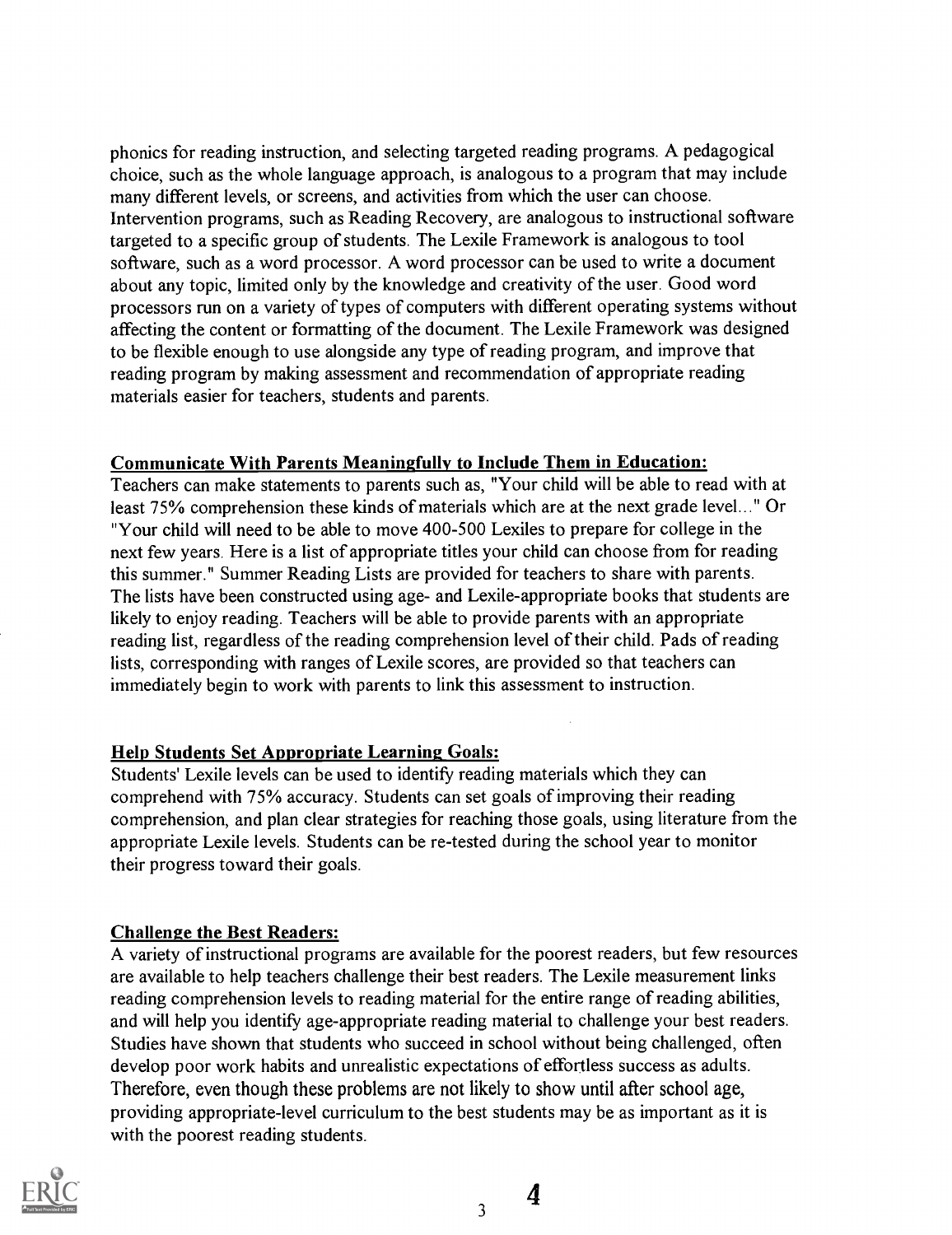### Improve Students' Reading Fluency:

Educational researchers have found that students who spend a minimum of three hours a week reading at their own level for their own purposes develop reading fluency which leads to improved mastery. Not surprisingly, researchers have also found that students who read age-appropriate materials with a high level of comprehension also learn to enjoy reading. The Lexile Map, Lexile Analyzer, Lexile Framework and the Pathfinder Reading Lists enable teachers to provide students with age-appropriate reading material that they will comprehend.

### Teach Learning Strategies by Controlling Comprehension Match

The Lexile Framework permits the teacher to target readers with challenging text and to systematically off-target students when the teacher wants fluency and automaticity (i.e., reader measure well above text measure) or wants to teach strategies for attacking "hard" text (i.e., reader measure is exceeded by text measure). For example, metacognitive ability has been well-documented to play an important role in reading comprehension performance (see for example Paris, Wasik, & Turner, 1991). Once teachers know the kinds of texts that would be challenging for a group of readers, they can systematically target instruction which will allow students to encounter difficult text in a controlled fashion. The teacher can model appropriate learning strategies for students, such as rereading or rephrasing text in one's own words, so that students can then learn what to do when comprehension breaks down. Then students can practice these metacognitive strategies on selected text while the teacher monitors their progress.

#### Targeting Instruction to Students' Abilities

To encourage optimal progress with the use of any reading materials, teachers need to be aware of the difficulty level of the text relative to a child's reading level. A text that is too difficult, then, not only serves to undermine a child's confidence, but will also diminish learning itself. A text that is too easy fosters bad work habits and unrealistic expectations which will undermine the later success of the best students.

#### Limitations of the Lexile Framework

Just as variables other than temperature affect comfort, variables other than semantic and syntactic complexity affect reading comprehension ability. A student's personal interests and background knowledge are known to affect comprehension. People do not dismiss the importance of the information communicated by temperature simply because temperature alone does not communicate comfort level of an environment. Similarly, the information communicated by the Lexile Framework is valuable, even though other information also enhances instructional decisions. In fact, the meaningful communication that is possible when test results are linked to instruction provides the opportunity for parents and students to give input regarding interests and background knowledge.

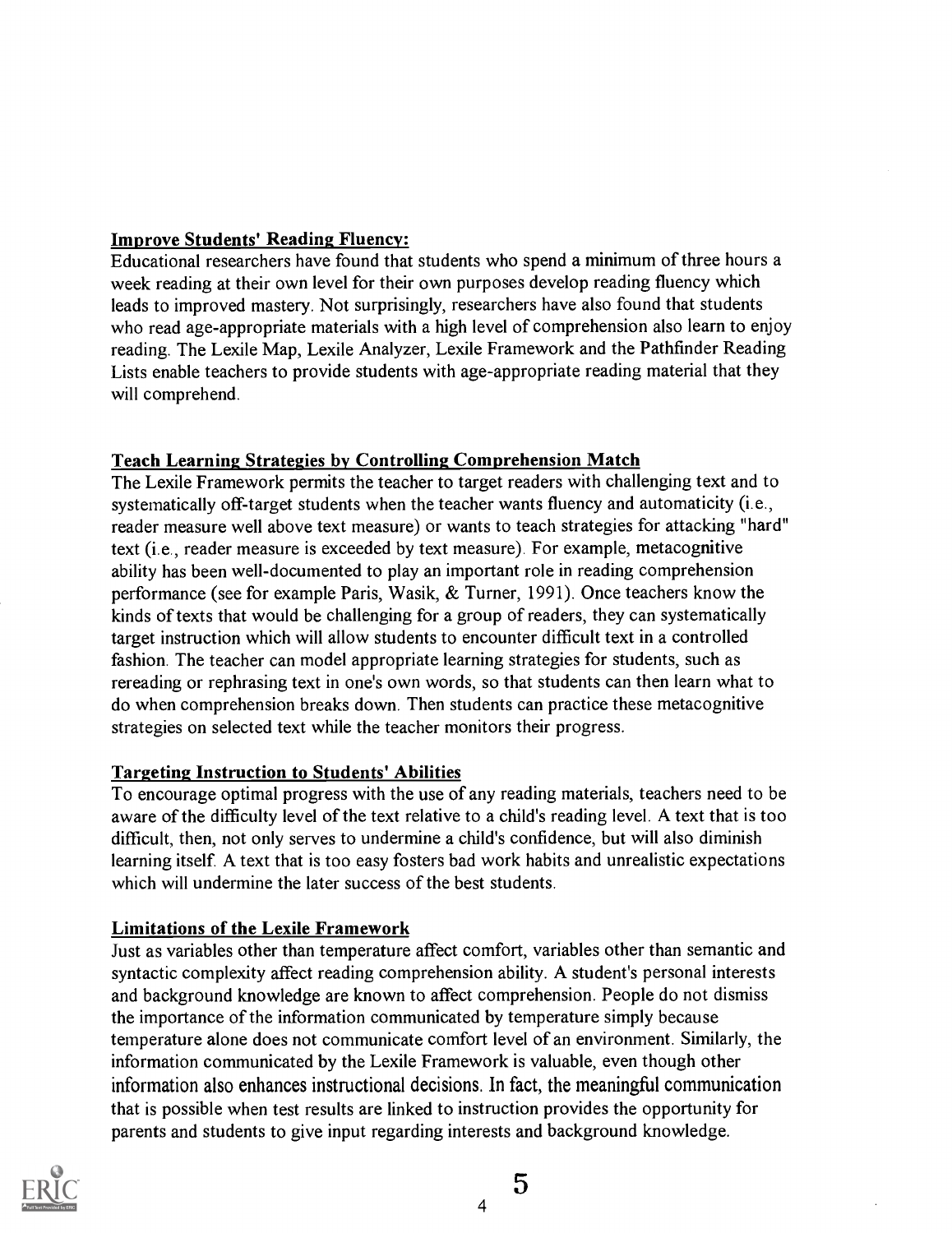Another limitation of Lexile measurement is that it is valid for continuous prose, and does not fit poetry or other non-continuous prose, such as recipes, menus, or shopping lists. Also, some books are written at a level that does not match the probable level of the intended audience. The Velveteen Rabbit is an example of such a book. For this type of book, the Lexile measure of a book may not be helpful when trying to target materials to children with corresponding Lexile scores.

#### SUMMARY

The Lexile Framework is comprised of tools and resources that educators can use to plan instruction that correctly targets students. The Lexile Framework components do not replace existing reading programs and they do not prescribe any educational pedagogy. They are general tools that quantify difficulty of reading materials compared with the ability levels of students, much in the same way that experienced teachers already do when they are familiar with the materials and know the students well. Teachers can use the Framework the same way that they use their professional knowledge to make instructional decisions. The Framework will help them do it sooner in the year, even if they aren't familiar with reading material, and will provide a way to communicate this knowledge to other audiences such as parents. These tools present a standard way for documenting and communicating that knowledge.

#### References

Paris, S. G., Wasik, B. A., & Turner, J. C. (1991). The development of strategic readers. In R. Barr, M. L. Kamil, P. Mosenthal, & P. D. Pearson (Eds.), Handbook of Reading Research, (Volume II). New York: Longman.

Shanahan, T., & Barr, R. (1995). Reading Recovery: An independent evaluation of the effects of an early instructional intervention for at-risk learners. Reading Research Quarterly, 30 (4), pp. 958-996.

Glynn, T., Crooks, T., Bethune, N., Ballard, K., & Smith, J. (1989). Reading Recovery in context. Wellington, New Zealand Department of Education.

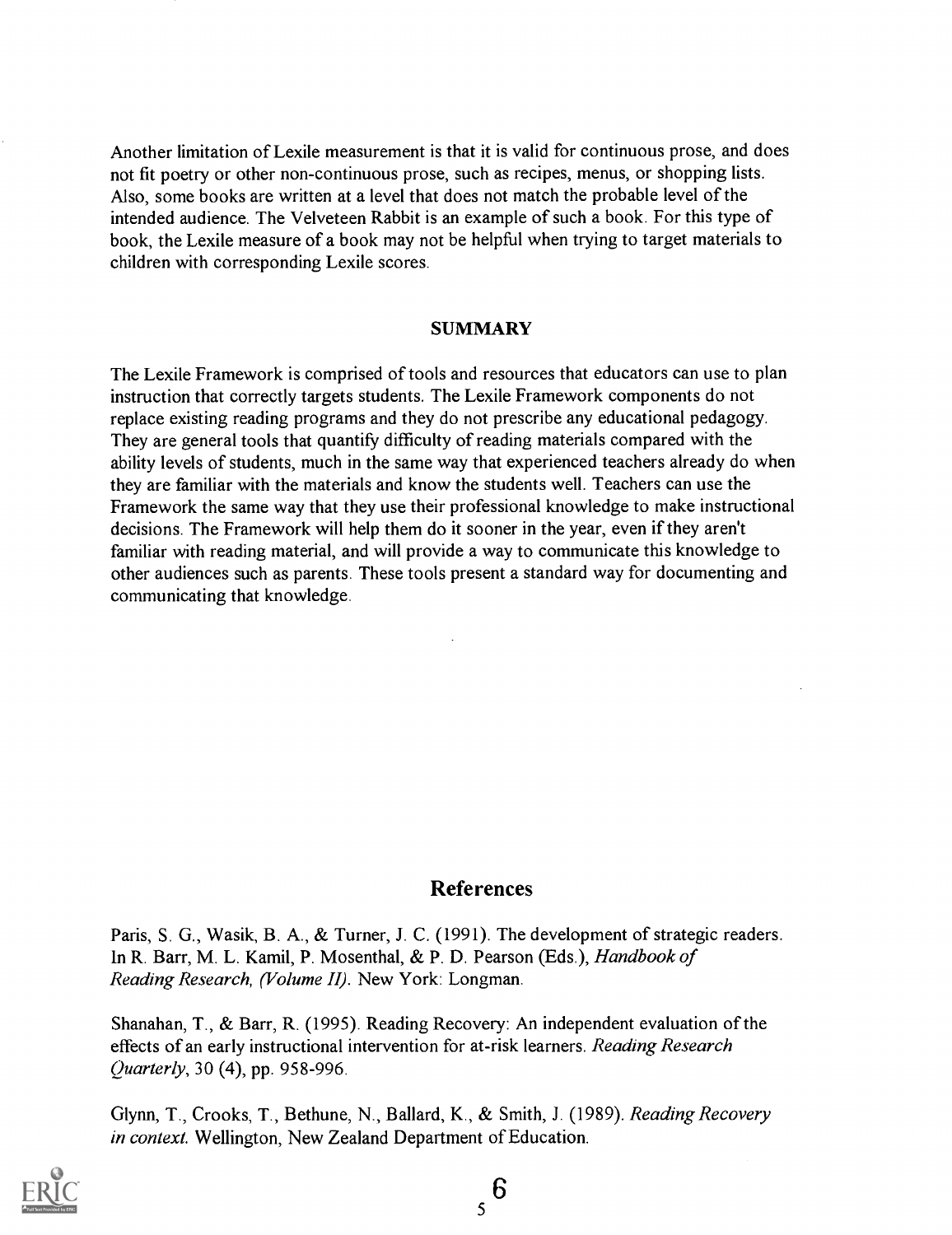Winograd, P. (1994). Developing alternative assessments: Six problems worth solving. The Reading Teacher, 47 (5), 420-423.

Farr, R. (1992). Putting it all together: Solving the reading assessment puzzle. The Reading Teacher, 46 (1), 26-37.

╭

 $\bar{z}$ 

 $\bar{\star}$ 

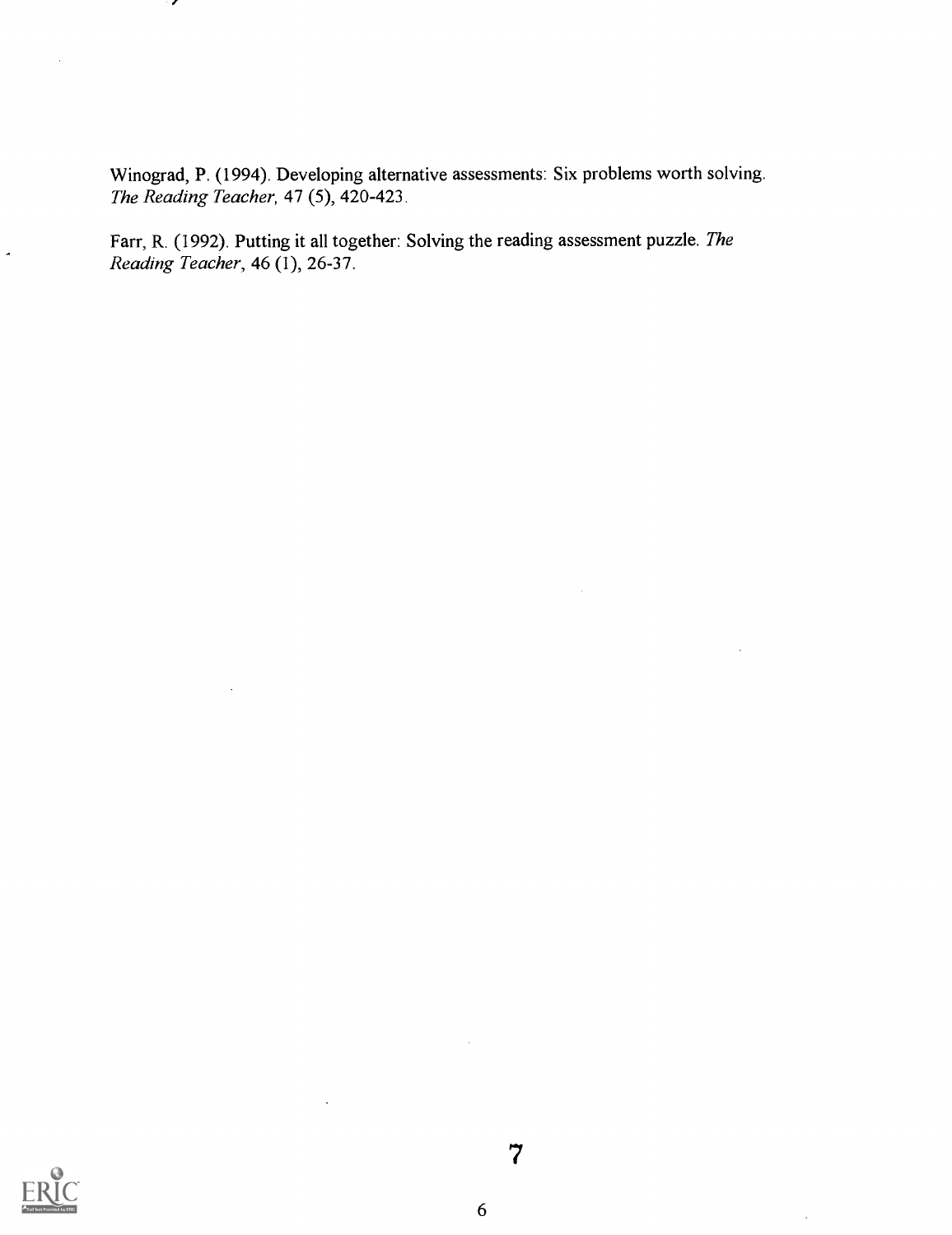

U.S. Department of Education Office of Educational Research and Improvement (OERI) National Library of Education (NLE) Educational Resources Information Center (ERIC)



CS 013 753

# Reproduction Release

(Specific Document)

### I. DOCUMENT IDENTIFICATION:

 $\bar{t}$ 

| $ $ Title: $T$ $\wedge$ $s$ + $\wedge$ $\wedge$ $\wedge$ $\wedge$ $\wedge$ $\wedge$<br>$\Delta$ uthor(s): | $1$ ses | $4\sigma$<br>aľ | Lex | Franculock        |  |
|-----------------------------------------------------------------------------------------------------------|---------|-----------------|-----|-------------------|--|
| Corporate Source:                                                                                         |         |                 |     | Publication Date: |  |

### II. REPRODUCTION RELEASE:

In order to disseminate as widely as possible timely and significant materials of interest to the educational community, documents announced in the monthly abstract journal of the ERIC system, Resources in Education (RIE), are usually made available to users in microfiche, reproduced paper copy, and electronic media, and sold through the ERIC Document Reproduction Service (EDRS). Credit is given to the source of each document, and, if reproduction release is granted, one of the following notices is affixed to the document.

If permission is granted to reproduce and disseminate the identified document, please CHECK ONE of the following three options and sign in the indicated space following.

| The sample sticker shown below will be                                                                                                                          | The sample sticker shown below will be affixed to all                                                                                                                                                                                   | The sample sticker shown below will be affixed to all   <br>Level 2B documents                                                     |
|-----------------------------------------------------------------------------------------------------------------------------------------------------------------|-----------------------------------------------------------------------------------------------------------------------------------------------------------------------------------------------------------------------------------------|------------------------------------------------------------------------------------------------------------------------------------|
| affixed to all Level 1 documents                                                                                                                                | Level 2A documents                                                                                                                                                                                                                      |                                                                                                                                    |
| PERMISSION TO REPRODUCE AND<br>BEEN GRANTED BY<br>TO THE EDUCATIONAL RESOURCES                                                                                  | PERMISSION TO REPRODUCE AND<br>DISSEMINATE THIS MATERIAL IN<br>MICROFICHE, AND IN ELECTRONIC MEDIA<br>DISSEMINATE THIS MATERIAL HAS FOR ERIC COLLECTION SUBSCRIBERS ONLY,<br><b>HAS BEEN GRANTED BY</b><br>TO THE EDUCATIONAL RESOURCES | PERMISSION TO REPRODUCE AND<br>DISSEMINATE THIS MATERIAL IN<br>MICROFICHE ONLY HAS BEEN GRANTED BY<br>TO THE EDUCATIONAL RESOURCES |
| <b>INFORMATION CENTER (ERIC)</b>                                                                                                                                | <b>INFORMATION CENTER (ERIC)</b>                                                                                                                                                                                                        | <b>INFORMATION CENTER (ERIC)</b>                                                                                                   |
| Level 1                                                                                                                                                         | Level 2A                                                                                                                                                                                                                                | Level 2B                                                                                                                           |
|                                                                                                                                                                 |                                                                                                                                                                                                                                         |                                                                                                                                    |
| Check here for Level 1 release, permitting<br>reproduction and dissemination in<br>microfiche or other ERIC archival media<br>(e.g. electronic) and paper copy. | Check here for Level 2A release, permitting<br>reproduction and dissemination in microfiche and in<br>electronic media for ERIC archival collection<br>subscribers only                                                                 | Check here for Level 2B release, permitting<br>reproduction and dissemination in microfiche only                                   |
|                                                                                                                                                                 | Documents will be processed as indicated provided reproduction quality permits.<br>If permission to reproduce is granted, but no box is checked, documents will be processed at Level 1.                                                |                                                                                                                                    |